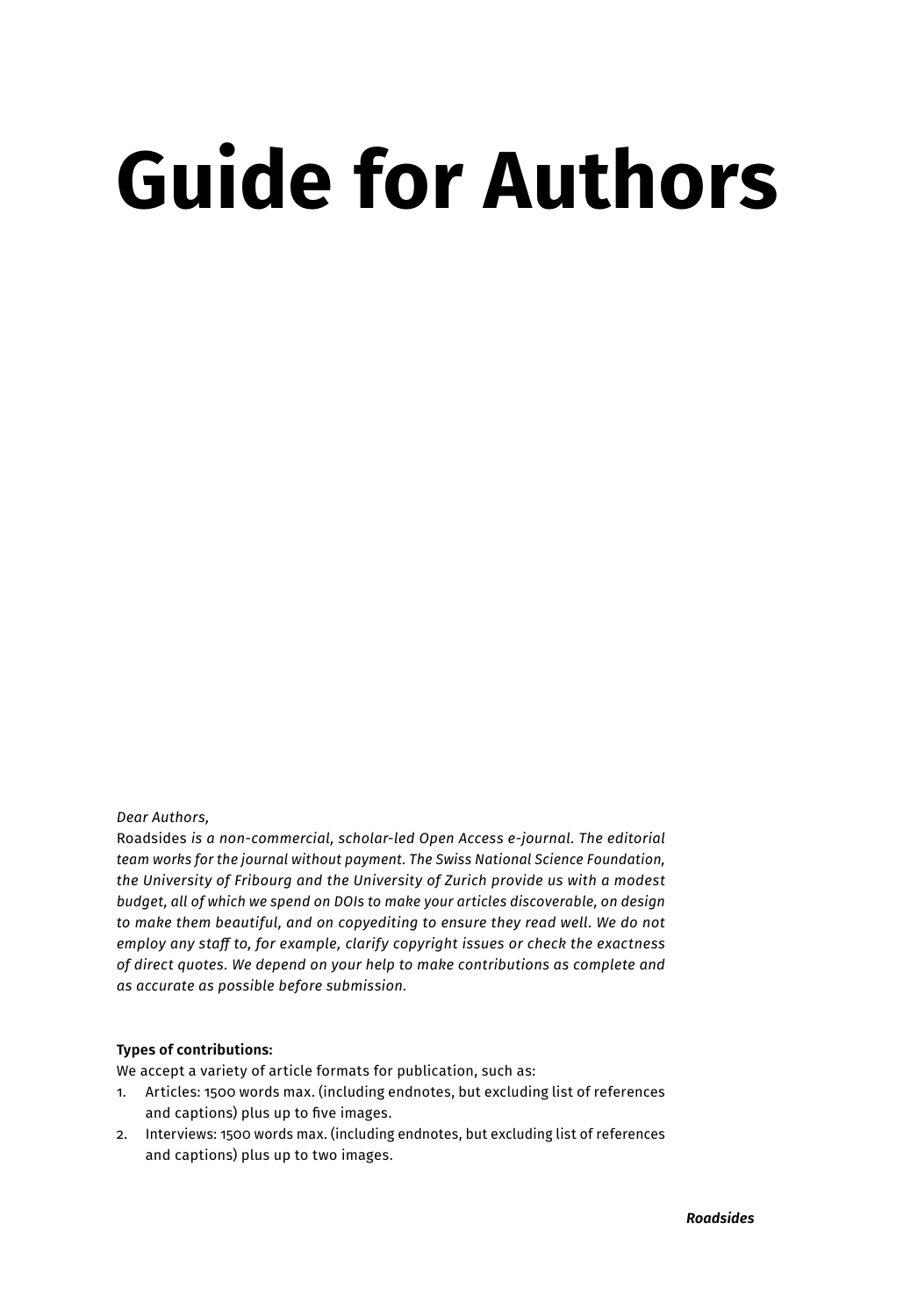- 3. Photo essays: up to ten images plus text of max. 1000 words (including endnotes, but excluding list of references and image captions).
- 4. Video/audio essays: video/audio recording of max. 10 min plus text of max. 1000 words (including endnotes, but excluding list of references and image captions).
- 5. NEW FORMAT 'Roadsides Breakdown': one central image plus explanatory text of max. 1500 words (including endnotes, but excluding list of references and image captions). For examples see: https://doi.org/10.26034/roadsides-202200703 and https://doi.org/10.26034/roadsides-202200709

#### **Title:**

Due to its design, short titles of two to three words look best. Alternatively, divide the title into the main title (2-3 words) and a subtitle (max. 4-5 words).

#### **Keywords:**

Please provide max. 10 keywords. We enter these into the DOI protocols.

#### **Author headshot and bio:**

Please submit your headshot (greyscale or colour) in good resolution, avoid a white background. If you do not have one, ask a colleague to take a picture of you with a good smartphone camera, this will usually suffice. Please also provide a short bio.

#### **Review:**

All texts undergo an open, double peer-review. When resubmitting your article after revisions please explain how you have addressed the reviewers' comments, or why you have chosen not to do so. Do this either in a separate document or directly by way of side-comments in MS Word.

#### **Citation style:**

*Roadsides* is an experimental journal. We favour new and avant-garde approaches to story-telling that include visual or audio-visual elements. However, we are nonetheless an academically rigorous journal. All essays published in Roadsides must therefore include proper citations, lists of references, correct quotes, etc.

#### In-text:

… each infrastructure is a unique temporal event (Massey 2005: 138–42).

… Geoffrey Bowker (2015: 1) posits that infrastructures do not have "plotlines."

… the extraction of crude oil, which has fuelled a specific kind of infrastructure construction worldwide (Appel 2018) indexes extensive planetary temporalities…

#### Endnotes:

See Fei 1992 and Duara 1995. For a discussion of this rhetoric, see Crossley 1997 (189–201). For detailed analysis of this process, see Flower 2005.

#### When including more than one citation, start with the earliest publication date, e.g.

"… the ways [time] figures in epistemology (Evans-Pritchard 1939; Fabian 1983; Gell 1992; Munn 1992; Bear 2016)…"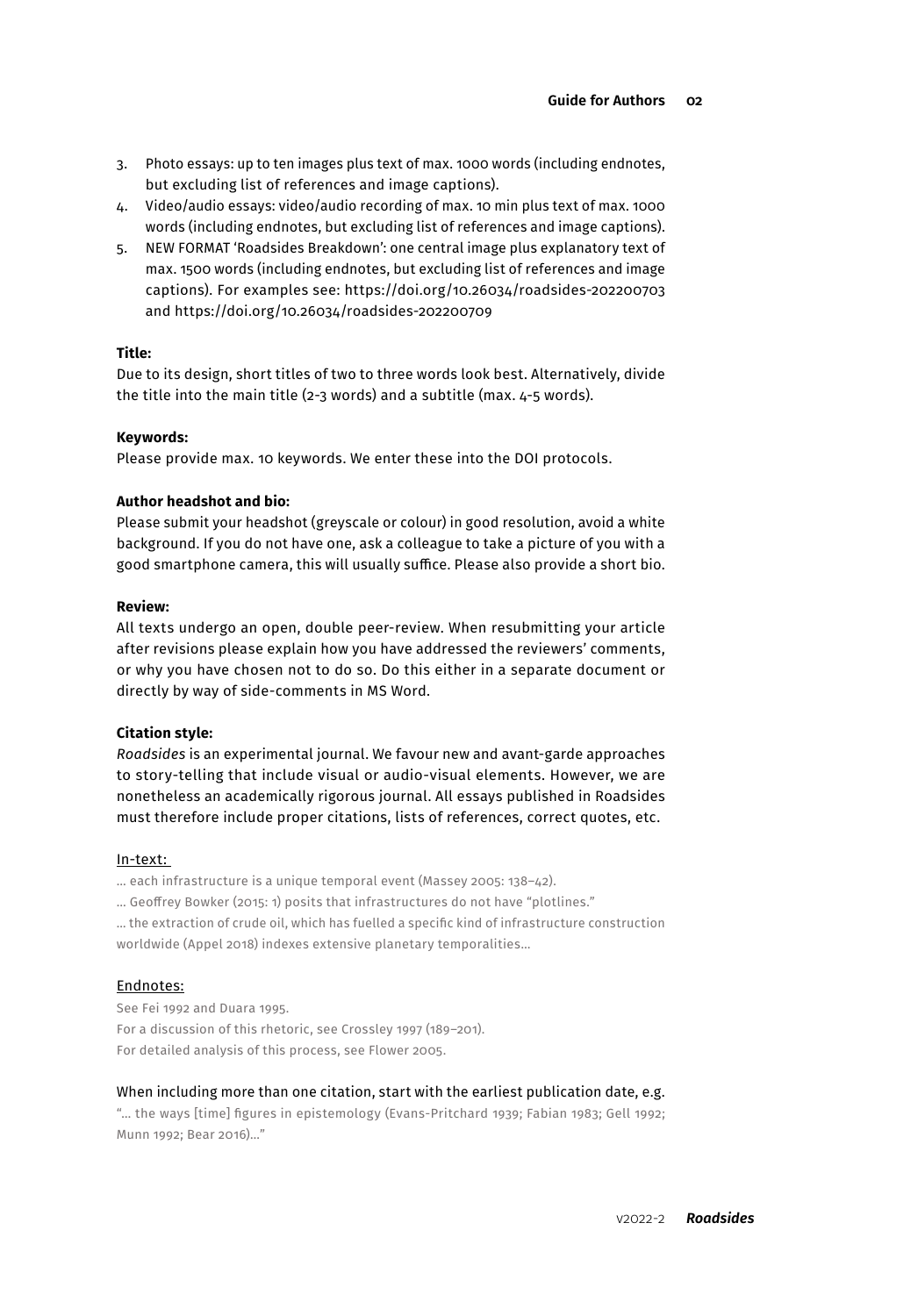Please double check direct quotes, the copyeditor might not have access to the sources you cite.

#### **Style for list of references:**

#### Book:

Adam, Barbara. 1998. *Timescapes of modernity: The environment and invisible hazards*. London: Routledge. [The use of uppercase and lowercase should reflect the original title.]

#### Edited book:

Hockenberry, Matthew Curtis, Nicole Starosielski and Susan Marjorie Zieger (eds.). 2021. *Assembly Codes: The Logistics of Media*. Durham, NC: Duke University Press.

#### Book with two titles, bilingual:

*Zhongguo renkou tongji nianjian* 2002 // *China Population Statistics Yearbook*. [Use double slash.]

## Chapter in book:

- Harvey, Penny, Casper Bruun Jensen, and Atsuro Morita. 2017. "Introduction: Infrastructural complications." In *Infrastructures and Social Complexity: A Companion*, edited by Penny Harvey, Casper Bruun Jensen and Atsuro Morita, 1–22. London: Routledge.
- Harrell, Stevan. 1989. "Ethnicity and Kin Terms among Two Kinds of Yi." In *Ethnicity and Ethnic Groups in China*, New Asia Academic Bulletin 8, edited by Chien Chiao and Nicolas Tapp, 179–97. Hong Kong: New Asia College.

#### Online media articles:

Desmarais, Anna. 2020. "N.W.T.'s Mackenzie Valley fibre line not living up to expectations, experts say." *CBC News*, 25 June. [https://www.cbc.ca/news/canada/north/mackenzie](https://www.cbc.ca/news/canada/north/mackenzie- valley-fibre-line-last-mile-1.5625828)[valley-fibre-line-last-mile-1.5625828](https://www.cbc.ca/news/canada/north/mackenzie- valley-fibre-line-last-mile-1.5625828)

#### Multi-volume:

Foucault, Michel. 1990. *The History of Sexuality*. Vol. 1, *An Introduction*. New York: Vintage.

#### Journal article (please only provide URL links to Open Access articles accessible without paywalls and in full-text online):

Peldszus, Regina. 2020. "Space Infrastructure Resilience: Reflections on Recovered Launch Debris." *Roadsides* 3: 30-41.<https://doi.org/10.26034/roadsides-202000305>

Hodges, Matt. 2008. "Rethinking time's arrow: Bergson, Deleuze and the anthropology of time." *Anthropological Theory* 8 (4): 399–429. [https://doi.org/10.1177/1463499608096646](https://journals.sagepub.com/doi/abs/10.1177/1463499608096646)

#### Website:

Bowker, Geoffrey C. 2015. "The Infrastructure Toolbox: Temporality." *Cultural Anthropology Online*. [https://culanth.org/fieldsights/725-the-infrastructure-toolbox](https://culanth.org/fieldsights/temporality)

Mackenzie Valley Fiber Link (website). 2022. "Northern Opportunities, World Class Possibilities: The Mackenzie Valley Fibre Link." <https://www.mvfl.ca/>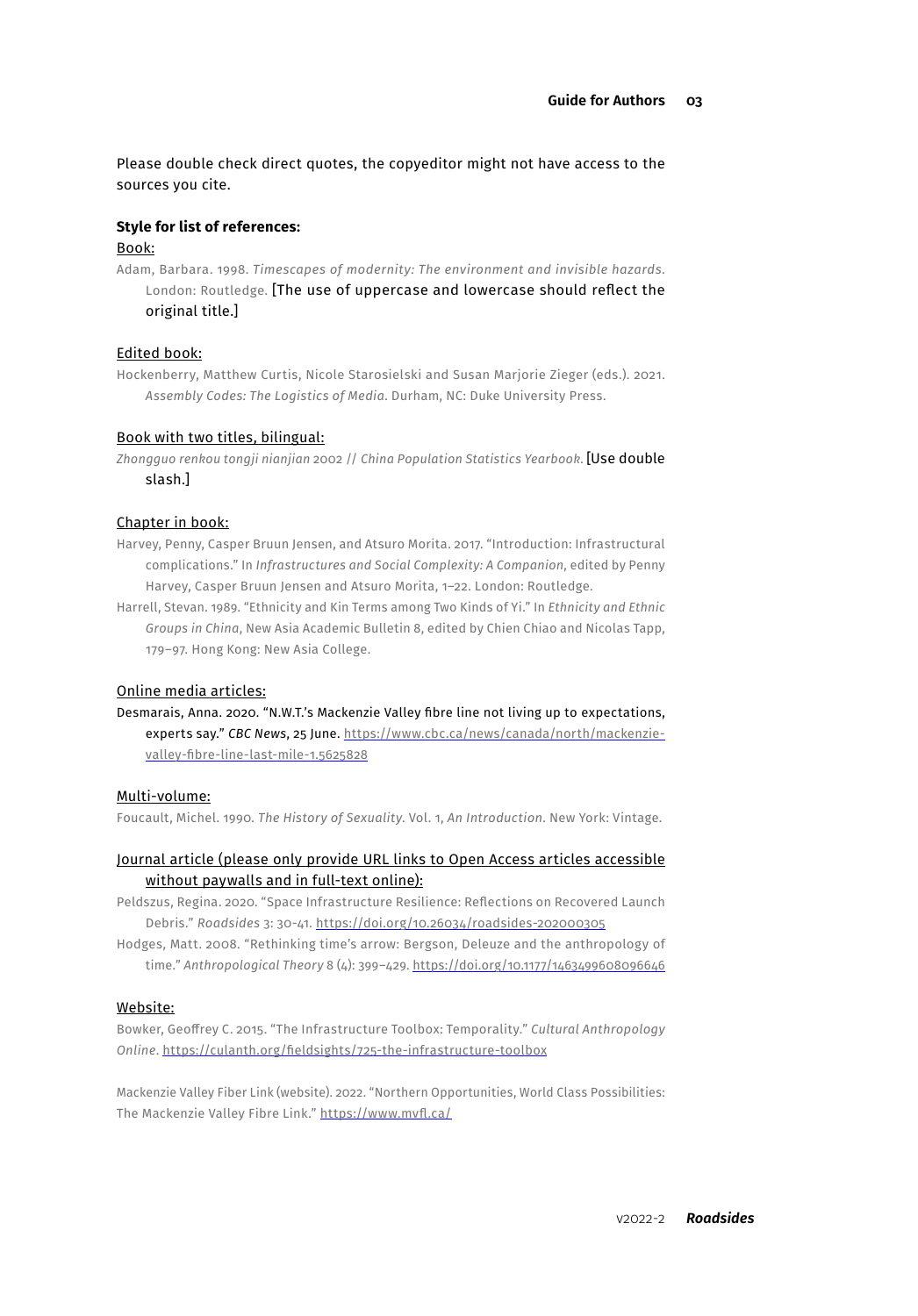#### **Numerals, dates, measures:**

Dates: 14 February 1965; in April 2019

### Numbers:

Spell out one to one hundred, e.g. thirty-two, eighty-eight 100–102; 101–99 Spell out big round numbers: two hundred, one thousand 6,540 people; 100,000 years Partials: 3.4 million

#### Year spans:

1962–63; 1989–99; 1989–2007; 2001–2002

#### Decades and centuries:

in the 1970s; in the 2010s; in the eighteenth century; in the twenty-first century; in the first century BCE; in the second century CE [use CE only when needed for clarity]; seventhcentury structures

#### Percent:

Always use numerals and spell out "percent," e.g. 56 percent.

#### Measures:

"137 kilometres/kilometers" BUT "a 137km two-lane highway" "5,740 square kilometers/kilometres" BUT "five thousand square kilometres/kilometers" 2,340 meters/metres above sea level; thirty miles; 1.3 miles

#### **Language and font:**

We publish in both British and US English depending on the author's preferences. Preferred fonts are Arial (or Helvetica), Times New Roman (or Times), Symbol, or Courier.

#### **Images:**

Images should develop the argument, not just illustrate the text. Please consider carefully what their role in the essay should be. Often it is better to have two strong photographs rather than five weak ones. Integrate any illustrations into your text document AND provide them as standalone images as well.

We only accept high-quality images. This means that they should have a good contrast, be sharp, and have a high resolution.

We require images in full width: 2480 x 3500 px (landscape) or 3500 x 2480 px (portrait).

Use the following formats for photographs and graphics:

EPS (or PDF): Vector drawings. Embed the font or save the text as "graphics."

TIFF (or JPG): Colour or greyscale photographs (halftones) at 300 dpi.

Please do not supply files that are optimized for screen use (e.g., GIF, BMP, PICT, WPG), as the resolution is too low.

Due to our design template, publication of photographs on an article's title page is not possible.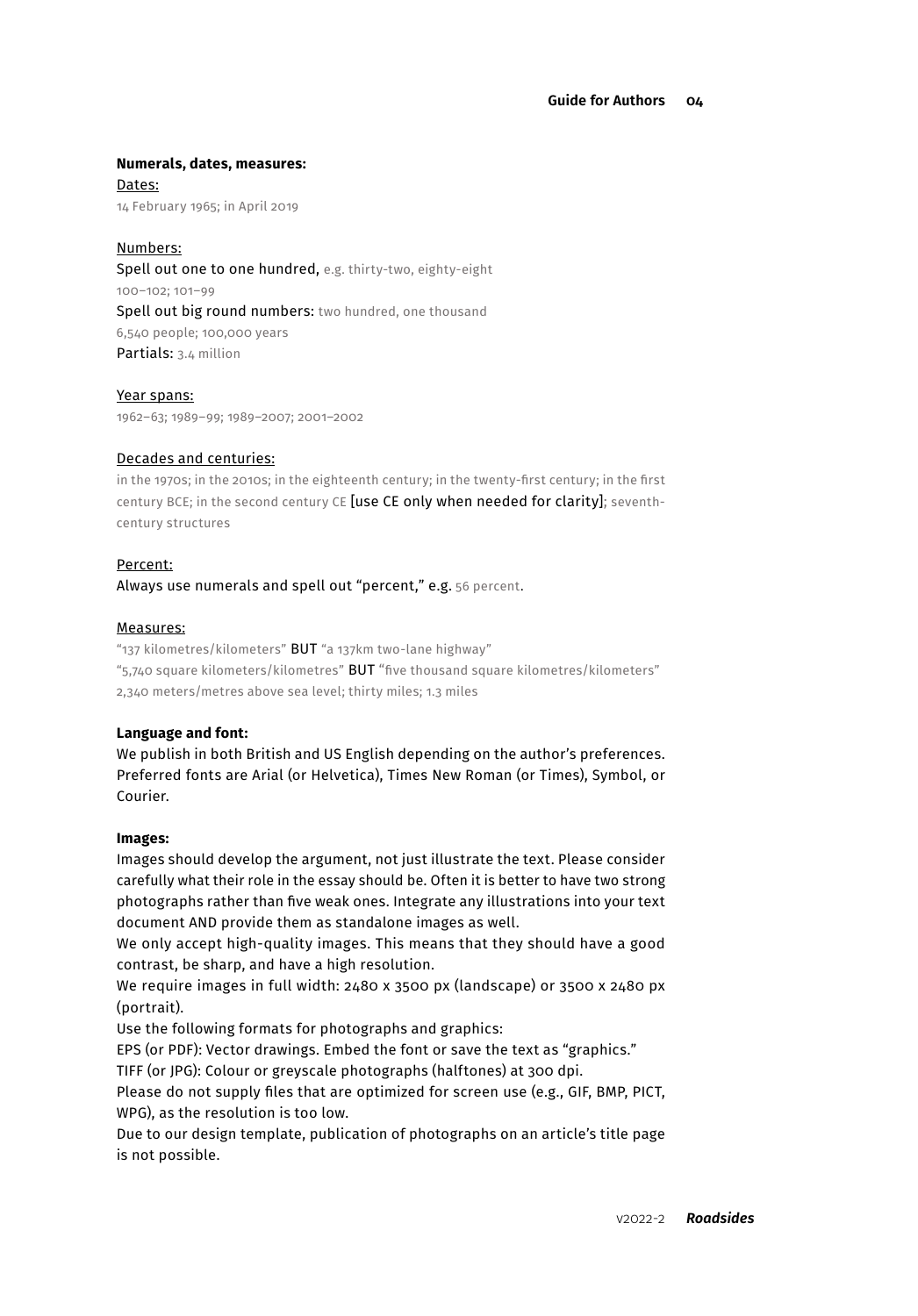#### **Image captions and image credits:**

Please note that image captions should be no longer than thirty words. A caption should contain: image title (optional), information on place and year, and author's full name/source.

Please clarify copyright before publication. *Roadsides* is an OA journal licensed under a Creative Commons Attribution-NonCommercial-ShareAlike 4.0 International License (CC-BY-NC-SA). This means that the images that we publish can be shared, used and copied, but not for commercial purposes. Please make sure that image authors understand the license and agree to its terms. Below we list some examples for orientation. If you choose to have no captions, please consult the section 'Artwork copyright and credit' below.

#### Image captions:

*A lorry under construction, workshop in Port Sudan.* Photo: Kurt Beck, 2008.

*Construction of a viaduct over the River Great Ouse flood plain. The new route has to navigate terrain where the boundary between land and water is historically uncertain, December 2017.*  Photo: Highways England.

*Āpirana Ngata and Te Rangihīroa (Peter Buck) weaving a tukutuku latticework panel during the Dominion Museum Ethnological expedition to the East Coast in 1923.* Courtesy of the Alexander Turnbull Library, Wellington.

*The debris of the Cluster I mission was archived at the European Space Agency, and captured afresh three decades later*. Image: © Sascha Mikloweit & VG Bild Kunst 2020.

#### Still captions:

*Monitor image of Mir from the approaching Soyuz rocket. Still from Out of the Present* (1997). Credit: Andrei Ujică.

*Stills from Madhav Kunte's Power for Progress 1969, 0:22–1:34*. Source: [https://www.youtube.](https://www.youtube.com/watch?v=l_bguc6Zjvo) [com/watch?v=l\\_bguc6Zjvo](https://www.youtube.com/watch?v=l_bguc6Zjvo)

#### **Artwork copyright and credits:**

Please clarify copyright before publication. Roadsides is an OA journal licensed under a Creative Commons Attribution-NonCommercial-ShareAlike 4.0 International License (CC-BY-NC-SA). This means that the images that we publish can be shared, used and copied, but not for commercial purposes. Please make sure that artists understand this license and agree to its terms.

Image credits and copyright information can be handled in multiple ways. For examples see:<https://doi.org/10.26034/roadsides-20190022>, [https://doi.org/10.26034/](https://doi.org/10.26034/roadsides-20190027) [roadsides-20190027](https://doi.org/10.26034/roadsides-20190027) or<https://roadsides.net/marschall-mostowlansky-002/>

Please always provide a copyright note at the end of the article, like here: [https://doi.](https://doi.org/10.26034/roadsides-202100609) [org/10.26034/roadsides-202100609](https://doi.org/10.26034/roadsides-202100609) or here:<https://doi.org/10.26034/roadsides-20190022> We can also include a copyright information in each image, like here: [https://doi.](https://doi.org-10.26034/roadsides-201900210) [org-10.26034/roadsides-201900210](https://doi.org-10.26034/roadsides-201900210)

You might also want to consider including the artist as a co-author of the article, like here: [https://doi.org/10.26034/roadsides-20190028](ttps://doi.org/10.26034/roadsides-20190028) or here [https://roadsides.](https://roadsides.net/sabhlok-sharma-002/) [net/sabhlok-sharma-002/](https://roadsides.net/sabhlok-sharma-002/)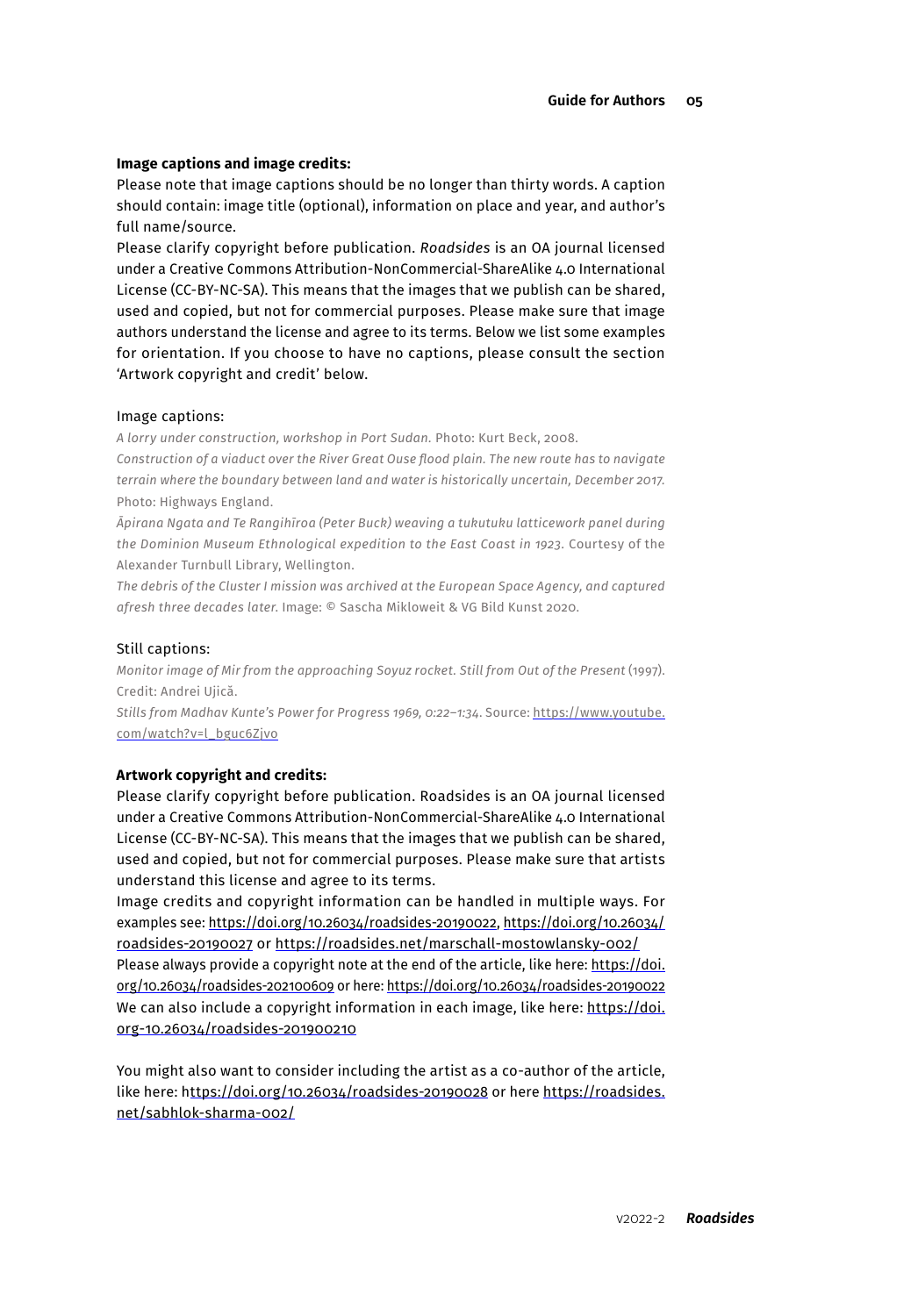#### **Links to websites:**

We publish in the active pdf format. You are encouraged to embed permalinks in your text. These can be links to maps, archives, media articles, etc. which expand or add additional information to your text. For example:

["Drunken" trees](https://news.nationalgeographic.com/news/2014/04/140417-drunken-trees-melting-permafrost-global-warming-science/) lean in a crooked stupor, their narrow trunks pushed sideways not by relentless winds from above but rather by shifting soils below…"

"...The road through the [Gal/i district](https://www.google.com/maps/place/Sochumi/@42.5983977,41.7853997,11z/data=!4m5!3m4!1s0x405f220f44f90b7d:0xe01a1045ea63bc8a!8m2!3d43.0015252!4d41.0234153) requires continuous zigzagging to avoid potholes, and the landscape shows a succession of burned-out houses and skeletons of buildings…" The full URL should always be given. Please double check access before submitting your paper.

#### **Multimedia:**

Video or audio material will not be directly embedded in the final PDF file and should therefore be stored on the internet or on a server. Please provide the full URL. If you have questions about how to do this, ask the editor. If you have your own video that you would like to embed in the text, we can upload it onto the *Roadsides* YouTube channel.